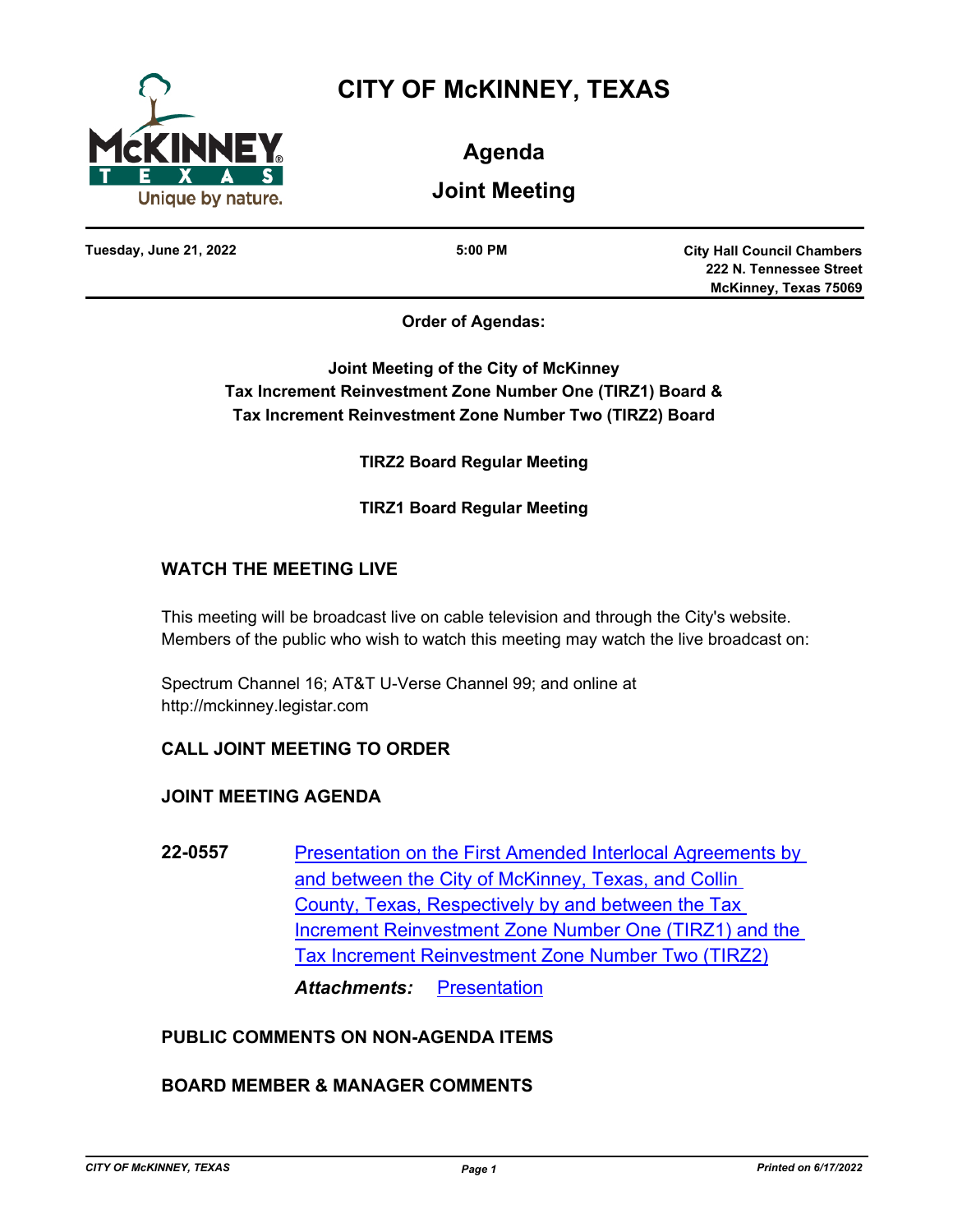#### **JOINT EXECUTIVE SESSION**

In Accordance with the Texas Government Code:

A. Section 551.071(2) Consultations with Attorney on any Work Session, Special Session, or Regular Session agenda item requiring confidential attorney/client advice necessitated by the deliberation or discussion of said items (as needed)

#### **ACTION ON JOINT EXECUTIVE SESSION ITEMS**

#### **ADJOURN JOINT MEETING**

#### **CALL TIRZ2 MEETING TO ORDER**

#### **PUBLIC COMMENTS ON AGENDA ITEMS (regarding Non-Public Hearing items)**

*Pursuant to Section 551.007 of the Texas Government Code, speakers wishing to address the TIRZ2 Board regarding any non-public hearing item on this agenda shall have a time limit of three (3) minutes per speaker, per agenda item. The Board Chair may reduce the speaker time limit uniformly to accommodate the number of speakers or improve meeting efficiency.*

#### **TIRZ2 AGENDA**

- **22-0002TIRZ** Conduct a Public Hearing and Consider/Discuss/Act on a First Amended Interlocal Agreement by and between [Reinvestment Zone Number Two, City of McKinney, the City](http://mckinney.legistar.com/gateway.aspx?m=l&id=23969)  of McKinney, Texas, and Collin County, Texas *Attachments:* [Amended Interlocal Agreement](http://McKinney.legistar.com/gateway.aspx?M=F&ID=5f3a45ba-69ea-460a-856a-556375d66e23.pdf)
- **22-0558** [Minutes of the Tax Increment Reinvestment Zone Number](http://mckinney.legistar.com/gateway.aspx?m=l&id=23975)  Two (TIRZ2) Board Meeting of May 3, 2022

*Attachments:* [Minutes](http://McKinney.legistar.com/gateway.aspx?M=F&ID=6f1e57ab-0bd1-4319-9591-50a5de7050f0.pdf)

#### **TIRZ2 EXECUTIVE SESSION**

In Accordance with the Texas Government Code:

A. Section 551.071(2) Consultations with Attorney on any Work Session, Special Session, or Regular Session agenda item requiring confidential attorney/client advice necessitated by the deliberation or discussion of said items (as needed)

## **ACTION ON TIRZ2 EXECUTIVE SESSION ITEMS**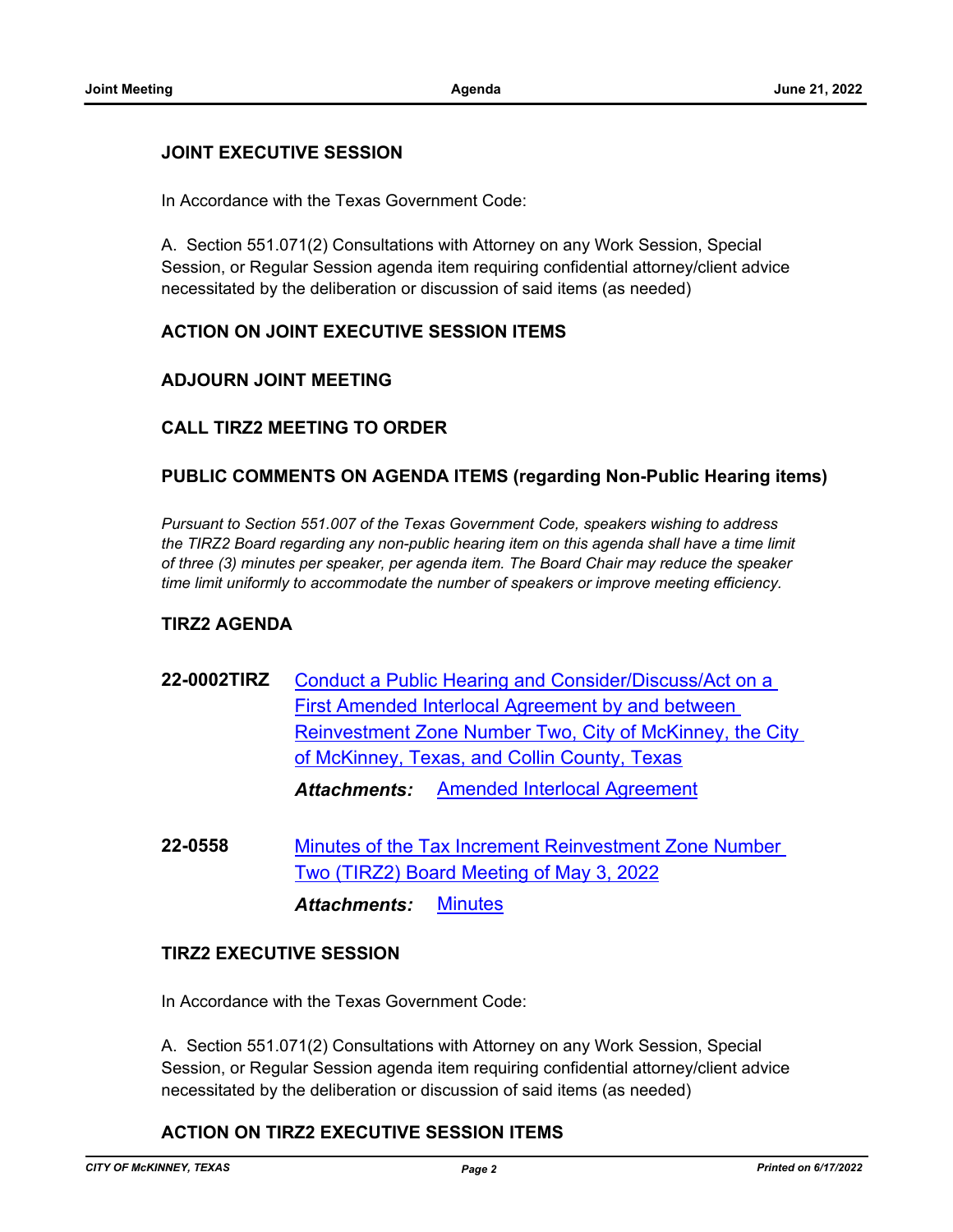#### **ADJOURN TIRZ2 MEETING**

## **CALL TIRZ1 MEETING TO ORDER**

#### **PUBLIC COMMENTS ON AGENDA ITEMS (regarding Non-Public Hearing items)**

*Pursuant to Section 551.007 of the Texas Government Code, speakers wishing to address the TIRZ1 Board regarding any non-public hearing item on this agenda shall have a time limit of three (3) minutes per speaker, per agenda item. The Board Chair may reduce the speaker time limit uniformly to accommodate the number of speakers or improve meeting efficiency.*

#### **TIRZ1 AGENDA**

- **22-0001TIRZ** Conduct a Public Hearing and Consider/Discuss/Act on a First Amended Interlocal Agreement by and between [Reinvestment Zone Number One, City of McKinney, the City](http://mckinney.legistar.com/gateway.aspx?m=l&id=23965)  of McKinney, Texas, and Collin County, Texas *Attachments:* [Amended Interlocal Agreement](http://McKinney.legistar.com/gateway.aspx?M=F&ID=cdd17fa9-ef37-4350-a3fb-7437f2cb9515.pdf)
- **22-0559** Conduct a Public Hearing to Consider/Discuss/Act on a [Resolution Approving a Chapter 380 Economic Development](http://mckinney.legistar.com/gateway.aspx?m=l&id=23943)  Agreement and Project Plan for the 341 E Virginia Street, McKinney Metals Apartments Environmental Remediation **Project** 
	- [Letter of Intent](http://McKinney.legistar.com/gateway.aspx?M=F&ID=96eff7a9-60a1-4b59-ad2d-66d22dfd1b57.pdf) [Proposed Agreement](http://McKinney.legistar.com/gateway.aspx?M=F&ID=0489ccfb-14b9-42a0-a96c-71d80f0da012.pdf) [Proposed Resolution](http://McKinney.legistar.com/gateway.aspx?M=F&ID=31346808-e1dc-4b78-a5a0-fc8b8b2411f3.pdf) [Form 1295](http://McKinney.legistar.com/gateway.aspx?M=F&ID=d2440055-e04d-4437-9bba-b9fc3dde28a1.pdf) **[Presentation](http://McKinney.legistar.com/gateway.aspx?M=F&ID=88b90b1e-b30e-4dc8-8de6-63293825de03.pdf)** *Attachments:*
- **22-0560** Consider/Discuss/Act on an Ordinance Amending the Fiscal Year 2021-2022 Annual Budget to Provide Funds for the [Purpose of Environmental Remediation at 341 E. Virginia and](http://mckinney.legistar.com/gateway.aspx?m=l&id=23839)  200 N. McDonald Street *Attachments:* [Ordinance](http://McKinney.legistar.com/gateway.aspx?M=F&ID=c9566889-46e8-4b62-9670-0852e500627b.docx)

**22-0561** [Minutes of the Tax Increment Reinvestment Zone Number](http://mckinney.legistar.com/gateway.aspx?m=l&id=23974)  One (TIRZ1) Board Meeting of May 3, 2022